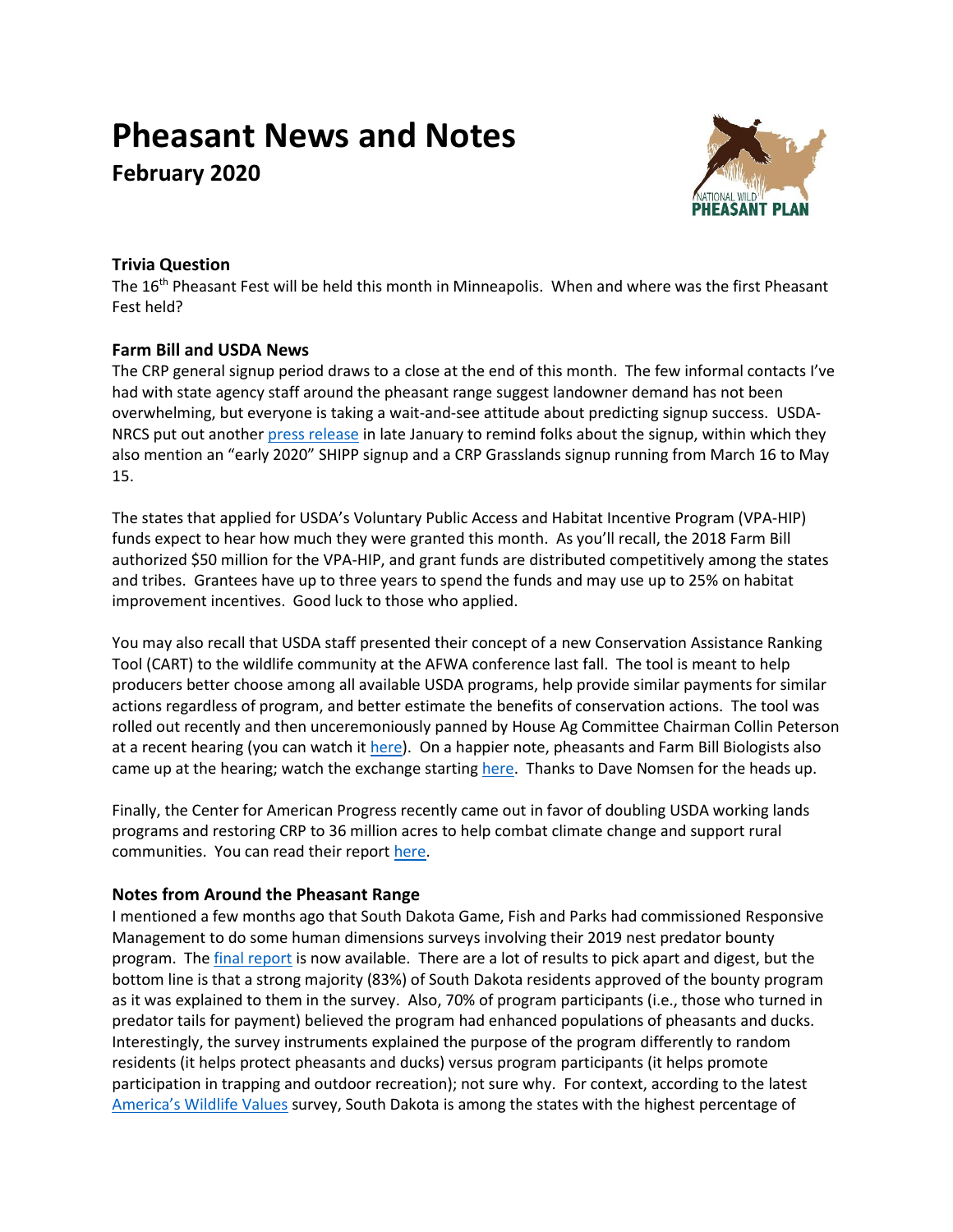"traditionalist"-valued citizens, i.e., those who are "most extreme in their beliefs that wildlife should be used and managed for the benefit of people." SDGFP [has now said](https://www.inforum.com/news/government-and-politics/4919448-South-Dakota-Game-and-Fish-wants-to-continue-bounty-program-for-nest-predators) it wants to continue the program in 2020 but with half of last year's budget. As always, we wish our friends in South Dakota well in negotiating this challenging issue.

I had the pleasure of meeting with agency staff in both Kansas and Nebraska last month to discuss pheasant-related issues. The Kansas Department of Wildlife, Parks and Tourism convened its Small Game Committee (a group of about 20 public lands managers, private lands biologists, research staff, and administrators) to review their operations regarding this species group. Discussion topics included potential regulation changes, how to present annual survey results in hunting forecasts, and research needs.

Across the border in Nebraska, Game and Parks Commission private lands staff (all 80 or so of them, including partner positions) met to discuss improvements to their public access program, as well as potential changes to their state pheasant plan. The primary changes that came up involved trying to find more relevant measures of success than just numbers of acres managed or opened to hunting. Hunter satisfaction, success, or participation are obvious candidates, but how to measure them at a lessthan-statewide scale is still an open question.

The meetings had some common themes, namely in the way R3 objectives were being put front-andcenter in the discussions. This is well in line with the challenges we listed during our joint Management Board / Technical Committee meeting last fall. I hope to get a review document out soon to the MB and TC that packages all that material in a useable form for the National Plan revision; stay tuned. Thanks again to the folks in Kansas and Nebraska for inviting me to participate in their respective gatherings.

## **Pheasant-relevant Media**

[South Dakota Game and Fish wants to continue bounty program for nest predators](https://www.inforum.com/news/government-and-politics/4919448-South-Dakota-Game-and-Fish-wants-to-continue-bounty-program-for-nest-predators) [South Dakota Habitat Stamp bill passes with ease through Senate committee](https://www.inforum.com/news/government-and-politics/4920941-South-Dakota-Habitat-Stamp-bill-passes-with-ease-through-Senate-committee) [Sacrifice, determination brought pheasants to South Dakota, is needed to keep them](https://www.aberdeennews.com/news/opinion/columnists/schalkle-sacrifice-determination-brought-pheasants-to-sd-is-needed-to/article_239104f8-42de-11ea-b674-73b686615673.html) [Pheasants Forever works to keep the base fired up](http://www.startribune.com/anderson-pheasants-forever-works-to-keep-the-base-fired-up/567045442/) [Can bird dogs help save the future of hunting?](https://projectupland.com/hunting-conservation/confirming-bird-dogs-as-a-silver-bullet-of-r3-2/) [Iowa hunter shares photo of 27.5" pheasant tail feather](https://whoradio.iheart.com/content/2020-01-10-iowa-hunter-shares-photo-of-275-pheasant-tail-feather/) [Pheasant hunting on meth? Just say no.](https://www.nwestiowa.com/news/ex-matlock-man-sent-to-federal-prison/article_39f46b5e-44a5-11ea-9414-3b7c8cae534e.html) [Hunting's decline spells trouble for endangered species](https://www.washingtonpost.com/national/hunting-is-slowly-dying-off-and-that-has-created-a-crisis-for-the-nations-public-lands/2020/02/02/554f51ac-331b-11ea-a053-dc6d944ba776_story.html) [Roundup ruled the farm, now its maker has a challenger](https://www.wsj.com/articles/roundup-ruled-the-farm-now-its-maker-has-a-challenger-11578328409)

## **Recent Literature**

Wszola, L. S., L. F.Gruber, E. F. Stuber, L. N. Messinger, C. J.Chizinski, and J. [J.Fontaine. 2020. Use and](https://doi.org/10.1016/j.jort.2019.100256)  [expenditures on public access hunting lands. Journal of Outdoor Recreation and Tourism 29.](https://doi.org/10.1016/j.jort.2019.100256)

[Gruntorad, M. P., J. J. Lusk, M. P. Vrtiska, and C. J. Chizinski. 2020. Identifying factors influencing hunter](https://doi.org/10.1080/10871209.2020.1722866)  [satisfaction across hunting activities in Nebraska. Human Dimensions of Wildlife. \(Early online](https://doi.org/10.1080/10871209.2020.1722866)  [view\).](https://doi.org/10.1080/10871209.2020.1722866)